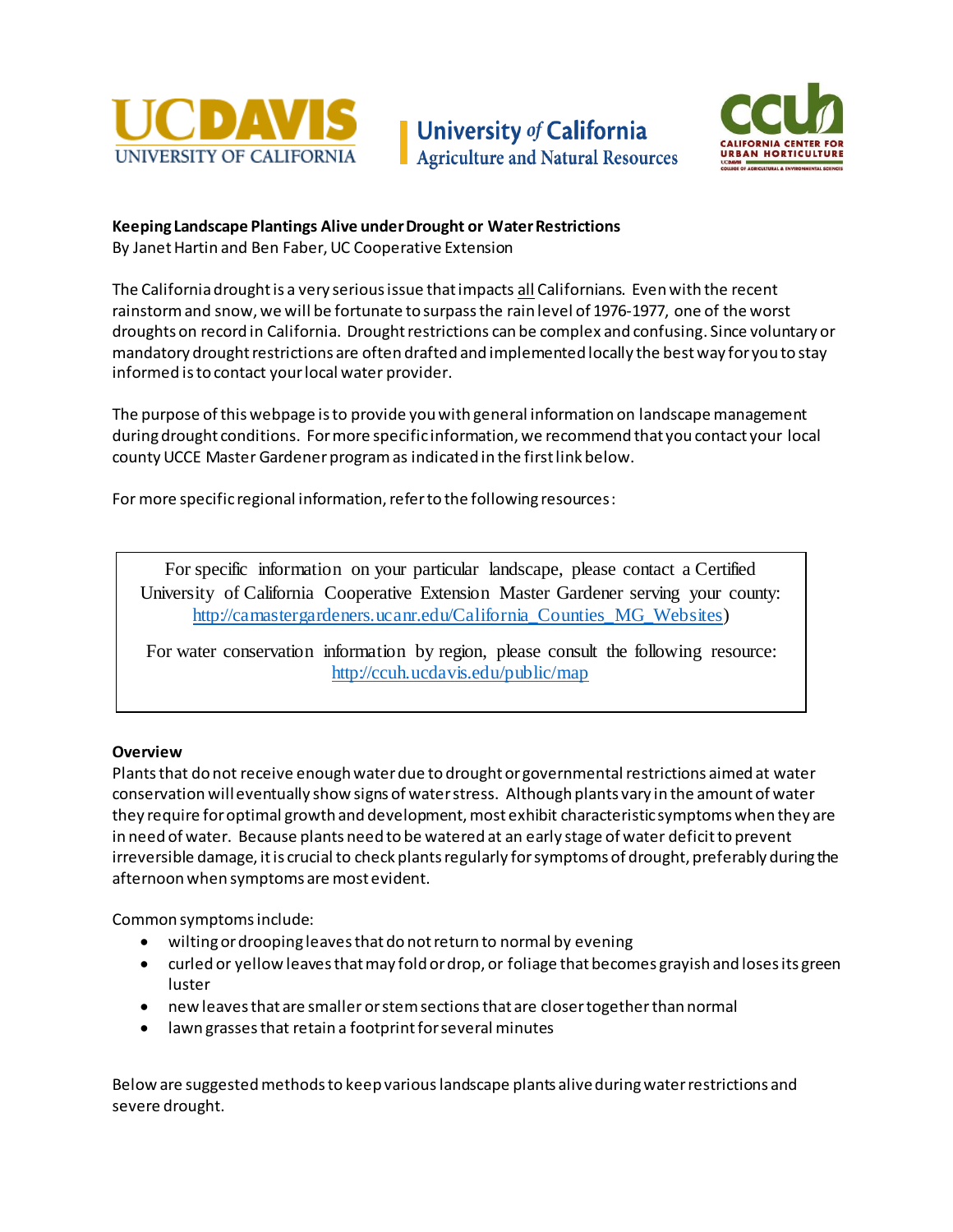**Ornamental Trees:** Most homeowners wisely choose to use whatever water is available to save their mature landscape ornamentals and fruit trees. Irrigationsseveral weeks apart in spring and summer will often keep these valued plants alive through summer. Using a garden hose, irrigate for long enough to wet the soil to the depth of the root zone. Consult with your local Master Gardener, garden center or landscape professional for more detailed advice for root zone depth. Sandy soils may require more frequent irrigation, since they do not retain water as well as other soil types. Although mature trees can often survive one season with only one or two deep waterings during the spring and summer, two seasons without enough water can result in severe drought stress and even death. Drought-stressed trees can be more prone to damage from diseases and insects.

**Fruit and Nut Trees:** Keeping fruit and nut trees alive during severe water shortages is also possible, although crop production may be greatly reduced. To produce a good crop, deciduous fruit and nut trees need adequate water in their root zones continuously from bloom until harvest. Citrus trees need adequate soil moisture during spring to set fruit and steady water in summer and fall to produce acceptable size, numbers, and quality of fruit. For all fruit and nut trees experiencing a mild drought, reduction in irrigation may reduce crop yield. In a severe drought, the amount of water available for irrigation may only be enough to keep trees alive and may not support a crop.

**Vegetables**: Vegetables are difficult to maintain during a drought. Know the critical watering periods for vegetables and targetthe timing and amount of water to add. As a rule of thumb, water is most critical during the first few weeks of seedling or young plant development, immediately after transplanting, and during flowering and fruit production. Tomatoes, beans, and root crops such as carrots require regular watering and are not tolerant of long, dry periods. Vegetables such as squash and zucchini often fare better and can be kept alive with a few watering's once or twice a week through the season. Alternatively, reduce water usage by planting fewer vegetables than usual.

**Shrubs.** Most established shrubs can survive long periods of dry soil. Thorough spring watering and one or two thorough watering'sin the summer keeps most well-established shrubs alive for at least one season.

**Groundcovers:** Ground covers often survive on about half the amount of water they would receive under optimal conditions, although some dieback may occur. To avoid serious drought stress, they should be watered at least once every 3 to 6 weeks from April through September, depending on location and soil conditions.

**Lawns:** Warm-season lawns, such as bermudagrass and buffalograss, are more drought-efficient than cool season grasses (e.g. tall fescue and ryegrass) and may come back after several weeks of dryness. Cool-season grasses may die within a month or two of receiving no water. Signs of drought include wilted leaves and a bluish-gray appearance followed by yellow leaves that will eventually turn brown. Cutting the length of irrigation gradually to ½ of that recommended in the **[UC Lawn Watering Guide:](file://ANROCS-SERVER1/ANRMGUnit/01_Master%20Gardener%20Shared/Resources/Drought/UC%20Lawn%20Watering%20Guide:%20)** http://anrcatalog.ucdavis.edu/pdf/8044.pdf may help get your lawn through the drought.

Consult with your local UCCE Master Gardener program, local garden center or a landscape professional for more detailed information on how to water your lawn under specific drought restrictions in your area.

Once a lawn stops receiving adequate moisture, it will gradually turn brown and go dormant. Maintain the deficit irrigation schedule until more water is available, or the lawn will slowly deplete its energy